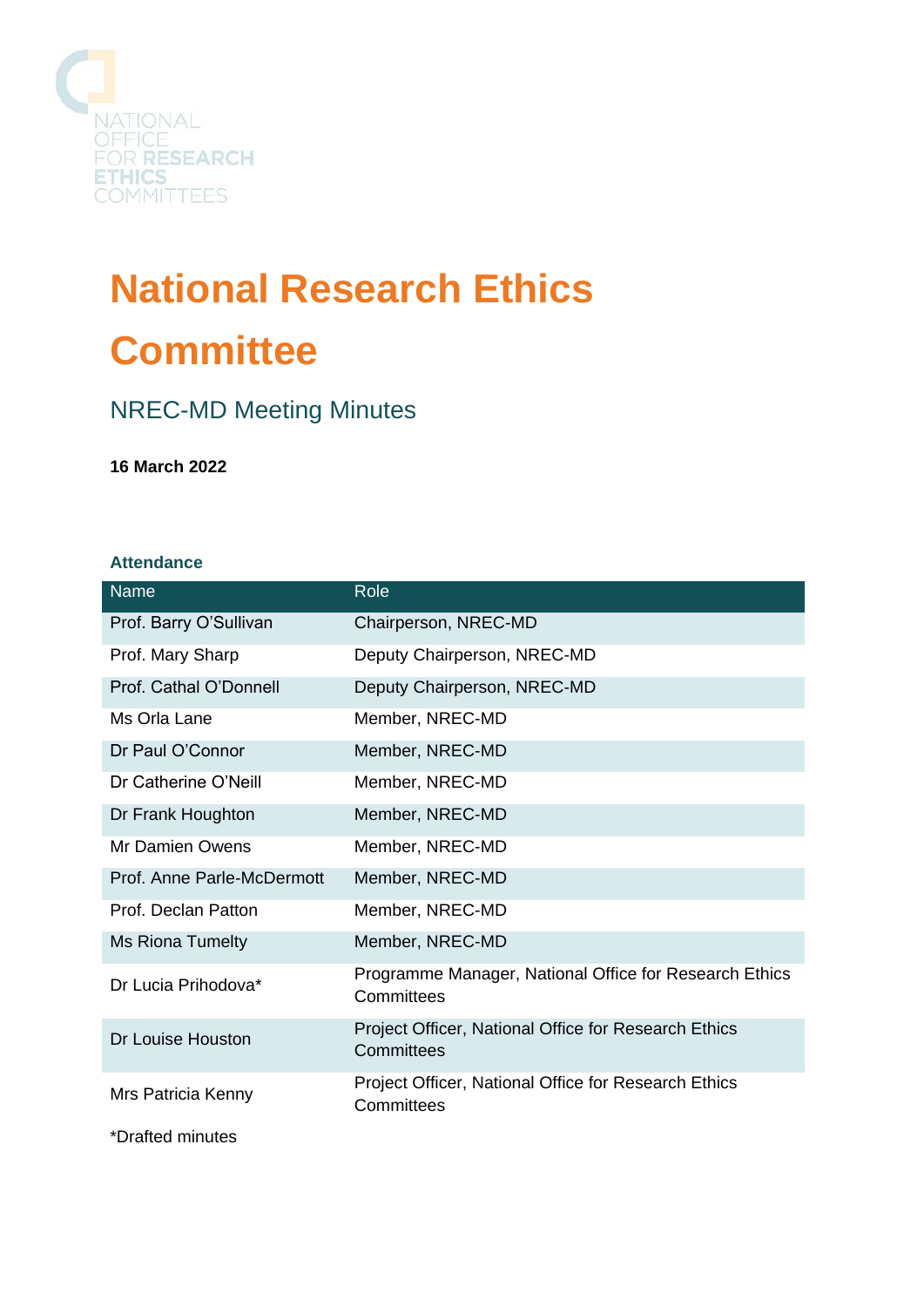**Apologies:** Dr Owen Doody, Dr Caitriona Cahir, Mr Billy McCann, Prof. Therese Murphy, Prof. Susan O'Connell, Mr Peter Woulfe, Prof. Mahendra Varma

## **Quorum for decisions:** Yes

## **Agenda**

- Welcome & apologies
- NREC Report on Committee Business
- Minutes of previous meetings (17 February 2022) & matters arising
- Declarations of interest
- Terms of Reference
- Application 22-NREC-MD-006
- Application 22-NREC-MD-007-SA1
- Application 22-NREC-MD-004-R1
- Application 22-NREC-MD-005-R1
- AOB
- The Chairperson welcomed the Committee and opened the meeting.
- The Chairperson welcomed Mrs Patricia Kenny and Dr Louise Houston, Project Officers who recently joined the National Office.
- NREC Committee Business Report: The Committee *noted* the report.
- Minutes of previous meeting (17 February 2022) & matters arising: The minutes were *approved*.
- Declarations of interest:

Prof. Declan Patton (22-NREC-MD-007-SA1). Prof. Patton left the meeting for the review of 22-NREC-MD-007-SA1.

• Terms of Reference: NREC-MD noted that the final Terms of Reference are pending.

## **Applications**

- **22-NREC-MD-006**
- Principal Investigator: Dr Darren Mylotte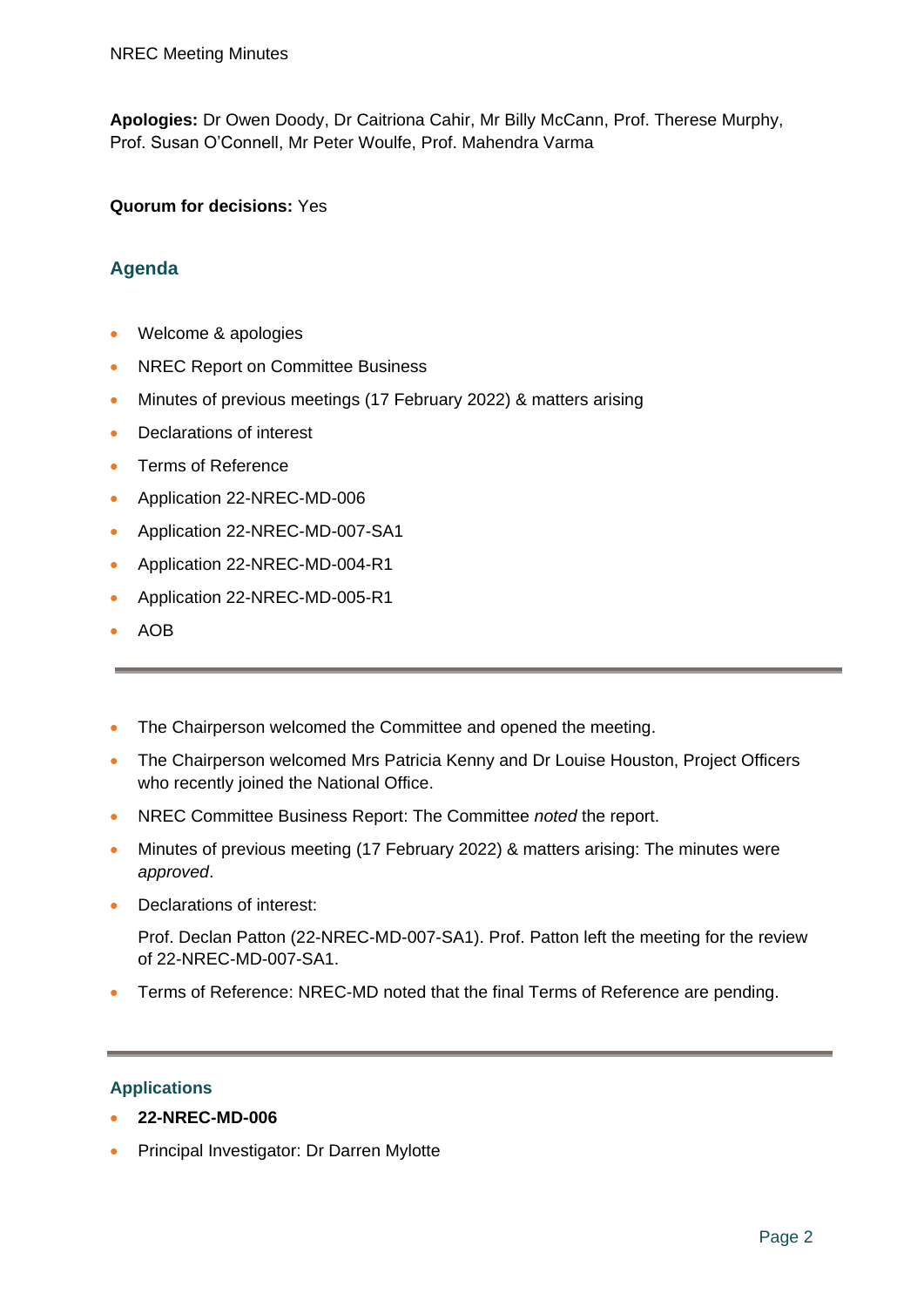- Study title: LANDMARK Trial: A prospective, multinational, multicentre, open-label, randomized, noninferiority trial to compare safety and effectiveness of Meril's Myval Transcatheter Heart Valve (THV) series vs. Contemporary Valves (Edwards' Sapien THV series and Medtronic's Evolut THV series) in patients with severe symptomatic native aortic valve stenosis.
- Lead institution: Galway University Hospital, Newcastle Road, Galway, H91 YR71.
- NREC-MD comments
- The Committee noted that this application was previously reviewed by the NREC-MD and received an unfavourable opinion. The Committee noted that the issues raised by the Committee were addressed and that the submitted documentation was greatly improved.
- NREC-MD decision
	- *Favourable opinion with conditions*
- Associated conditions
	- Sections G and H of the NREC-MD form are completed and returned to the National Office.
	- Participation information leaflet and consent form are revised in line with the Data Protection Act 2018 (Section 36(2) (Health Research) Regulations 2018).
	- Confirmation that the lead site DPO was consulted on all aspects of proposed data processing is provided.

## **22-NREC-MD-007-SA1**

- Principal Investigator: Prof. Caroline McIntosh
- Study title: A Pilot Study to Investigate the Use of Remote Thermovisual Monitoring in Patients with a Previous Diabetic Foot Ulcer, during the COVID-19 pandemic.
- Lead institution: Discipline of Podiatric Medicine, Aras Moyola, NUI Galway, Newcastle Road, Galway.
- NREC-MD comments
	- The NREC-MD notes that the original study received a favourable opinion from the Galway University Hospitals Regional Ethics Committee. In this regard, the NREC-MD opinion pertains only to the substantial amendment of the device, clinical investigation protocol and participant information leaflet.
- NREC-MD decision
	- *Favourable with conditions*
- Associated conditions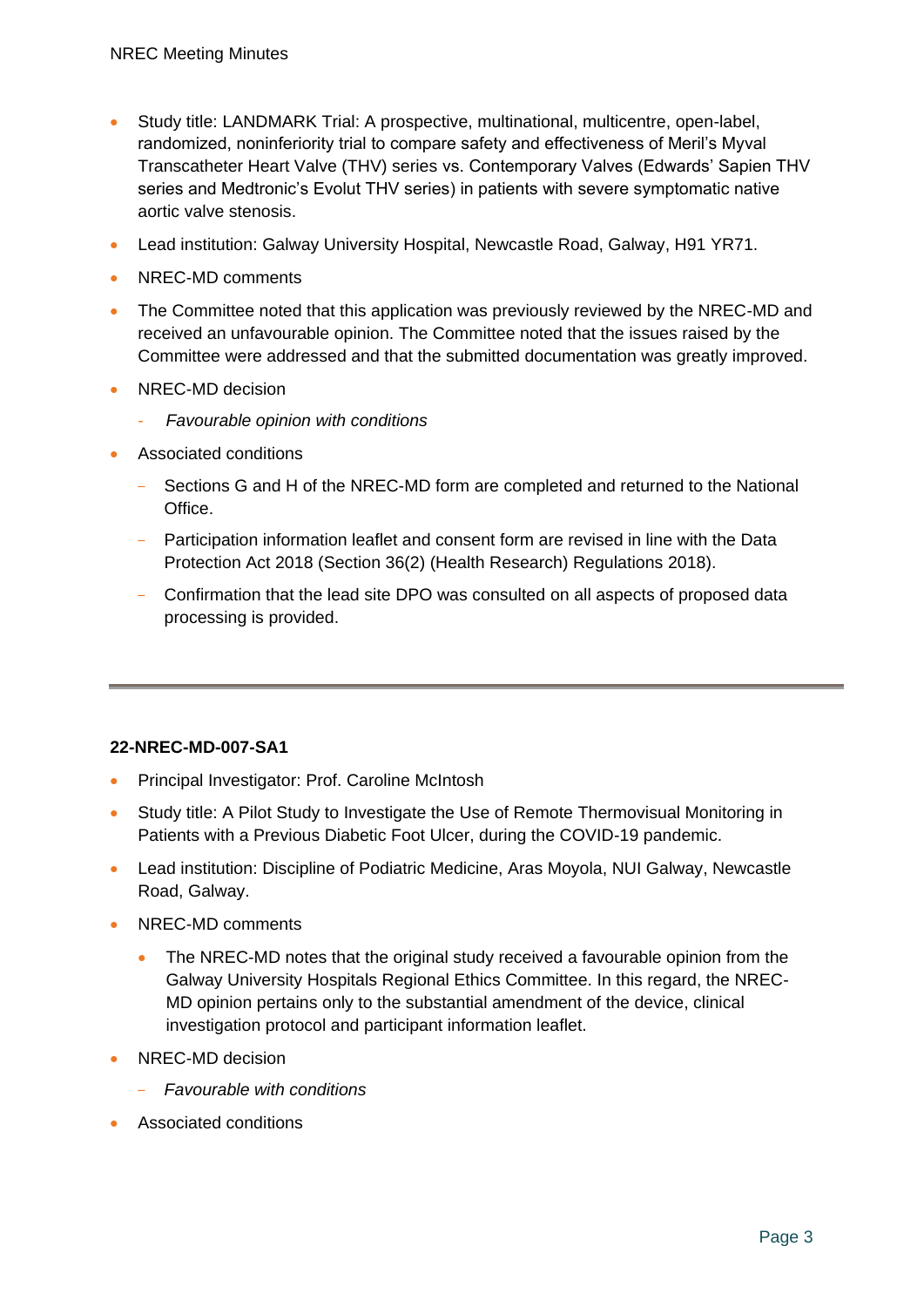- The proposed change to data processing and participant's access to their own data is carried out in compliance with the Data Protection Act 2018 (Section 36(2) (Health Research) Regulations 2018) and the General Data Protection Regulation (GDPR).
- The insurance policy is extended for the duration of the study.

## **22-NREC-MD-004**

- Principal Investigator: Mr Peter Lonergan
- Study title: The ProVIDE Clinical Study
- Lead institution: St. James's Hospital, James Street, Dublin 8, D08 NHY1.
- NREC-MD comments
	- The NREC-MD noted this was a response to request for further information issued at NREC-MD meeting held on 17 February 2022.
	- The NREC-MD deemed the risk-benefit ratio of the proposed study unfavourable.
	- The NREC-MD noted that some of the information and documentation requested was not provided, such as a copy of insurance and indemnity policies for all sites in Ireland, updated DPIA with a DPO input or a statement related to the financial arrangement.
	- The NREC-MD also found that the response did not clarify retention period for electronic files.
	- While the NREC-MD welcomed the updates to the participation information leaflet and consent form, the documents were not revised throughout and in the present form were not compliant with the Data Protection Act 2018 (Section 36(2)) (Health Research) Regulations 2018) or made specific to the Irish study.
- NREC-MD decision
	- *Unfavourable*

## **22-NREC-MD-005**

- Principal Investigator: Mr S.Guan Khoo
- Study title: Treatment Evaluation of Neuromodulation for Tinnitus Stage A3
- Lead institution: Wellcome HRB Clinical Research Facility, Wellcome H&H Building, Level 2, St James's Hospital, James's Street, Dublin 8, Ireland.
- NREC-MD comments
	- The NREC-MD noted this was a response to request for further information issued at the 17 February 2022 NREC-MD meeting.
- NREC-MD decision